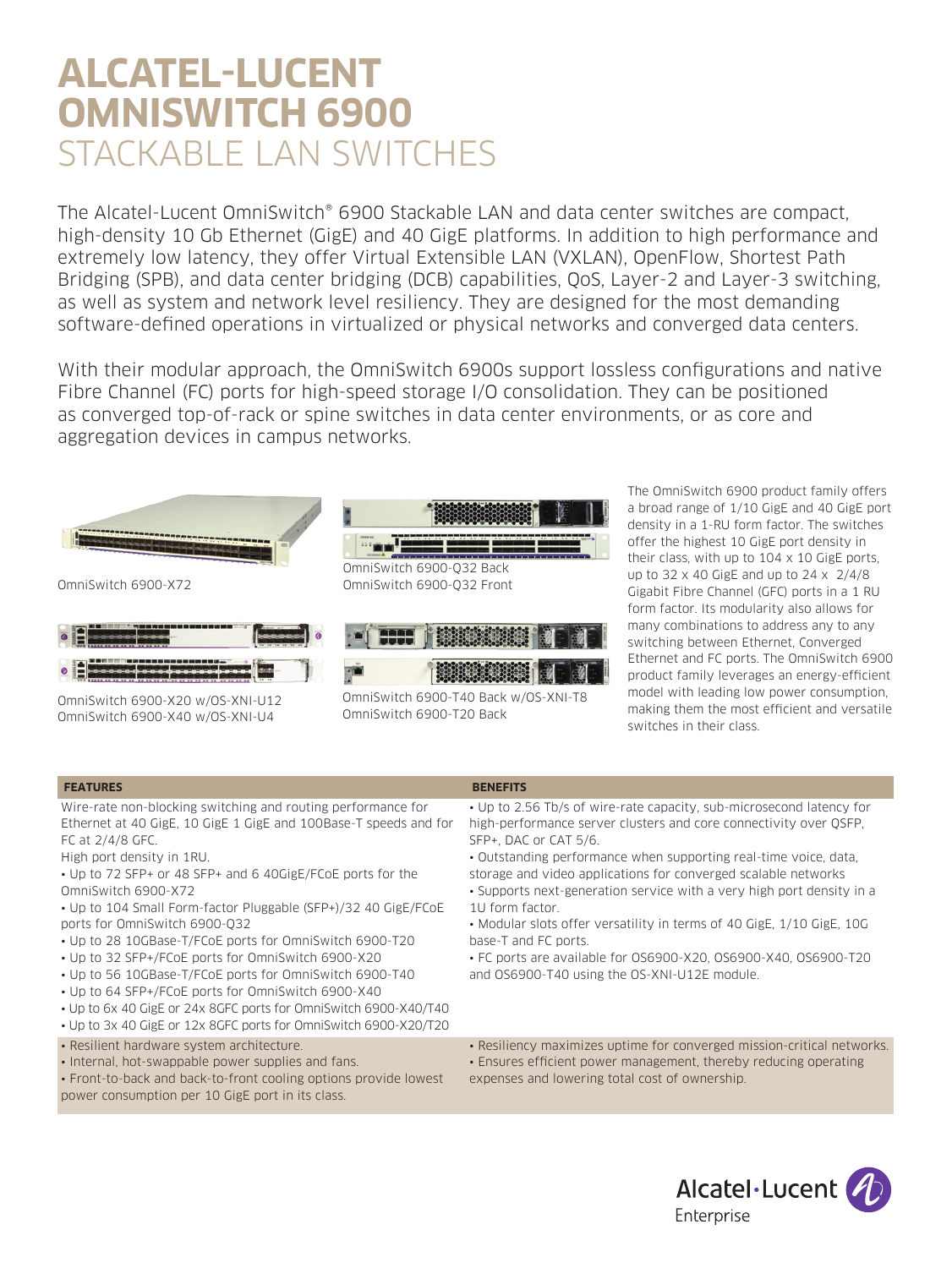#### **FEATURES BENEFITS** • Integral operating system advances functions: quality of service (QoS), access control lists (ACLs), Layer-2/Layer-3 switching, Virtual LAN (VLAN) stacking and IPv6. • High-availability hardware Virtual Extensible LAN (VXLAN) Virtual Tunnel End Point (VTEP) gateway for network virtualization supported in OS6900-Q32 and OS6900-X72. • VXLAN snooping for dynamic real-time multi-tenant visibility and SLA policy enforcement • Integrated overlay (VXLAN) and underlay internetworking automated with OpenStack neutron plug-in • Intelligent policy control through OpenFlow 1.3.1/1.0. • Hardware virtual routing and forwarding (VRF) support for VRFlite and IP Virtual Private Network (IP VPN) • The switch architecture simplifies the deployment of converged storage for FC, Fibre Channel over Ethernet (FCoE), Internet Small Computer System Interface (iSCSI) and Network-Attached Storage (NAS) systems. • Embedded Software-defined networking (SDN) integration to control virtual network profiles and policy management. • VXLAN VTEP allows overlay to underlay bridging and data center interconnecting. • Built-in dynamic and automated policy enforcement • Policy enforcement engine fully open for external control through RESTful northbound APIs for automation and integration of innovative applications • Native and overlay Cloud Multi-tenancy support • Scalable network virtualization architecture with guaranteed SLA delivery over standard Ethernet fabric: auto-Fabric IP routing for routed backbone and access provisioning, SPB for bridging and routed services, Edge Virtual Bridging (EVB), Multiple VLAN Registration Protocol (MVRP) and dynamic Virtual Network Profiles (VNP). • Zero-touch provisioning and network automation with out-of-thebox plug-and-play Auto-Fabric for automatic protocol and topology discovery. Protocol auto-discovery and self-provisioning works with any Ethernet device that supports standard IEEE protocols, such as 802.1aq (Shortest Path Bridging-MAC, SPBM), 802.1ak (MVRP), or 802.3ad/802.1AX (Link Aggregation Control Protocol, LACP). Auto-fabric operation extends to IP routing protocol provisioning and IP on-boarding • Out-of-the-box flexible fabric architecture designed to automate and simplify the end-to-end deployment of campus, data center, and cloud-based services. • Prevent human mistakes by automating standardized and replicable configurations. • Prevents host address explosion and flooding with built-in SLA service support at low capital and operating costs and based on interoperable proven standards. • Optimizes/simplifies Layer 2 and Layer 3 network designs and reduces administration overhead while increasing network capacity with resilient multipath active-active dual homing multi-chassis support. • Out-of-the-box auto-fabric to simplify installation and service provisioning. • Automated Cloud Multi-Tenancy support through vNP. • Virtualized management, control and programmability • Unified virtual chassis with support for up to 6 switches. • Flexible and programmable Layer 2, Layer 3, ACL, QoS network virtualization function abstracted into a single virtual routing and bridging instance • Network management virtualization • Distributed Address Resolution Protocol (ARP) hardware learning for scalability • The OmniSwitch 6900 virtual chassis increases system redundancy and resiliency, providing maximum uptime and high availability in the network. • Provides interoperability, investment protection, and flexibility • Supports pod/mesh and Spine Leaf architectures for flexible deployment. • Virtual chassis topology is flexible to accommodate any architecture that is needed to meet the desired latency and oversubscription requirements. • Comprehensive northbound RESTful API to the entire Alcatel-Lucent operating system (AOS) feature set. • API offers access to all AOS CLI commands and all MIB structures • AOS-embedded scripting capabilities supporting Python and Bash programming. • The RESTful interface exposes the entire AOS feature set as a programmable data structure. The API allows external controllers and applications to control and manage the switch's data plane and monitor its counters, statistics and events for the automation of the network. • N\_Port ID virtualization (NPIV) FCoE to FC forwarder gateway supported using the OS-XNI-U12E module. • FC to FCoE gateway • FC tunneling over FCoE • FC inter-switch link (ISL) tunneling, F-port virtualization • FCoE Initialization Protocol (FIP) snooping • Compliant with multi-hop Fibre Channel over Ethernet (FCoE) transit switching based on T11-BB-5 and T11-BB-6. • Flexible multi-queue IEEE DCB support for FCoE, iSCI and configurable storage protocol TLV definitions for lossless Ethernet control. • Multiple FCoE VLANs and other storage VLANs supported in the same port with different lossless properties • Enables the administrator to have a hands-off operation using application-based dynamic Lossless configuration through Enhanced Transmission Selection (ETS) or manually engineered lossless tuned to the application needs. Reduces data center operating costs by simplifying the convergence of high-performance storage I/O and mission-critical data into a single multipath infrastructure. • Simplifies the expansion of FC to FCoE while protecting the existing investment in FC infrastructure. Allows unified storage attachments for FC, FCoE, iSCSI and NAS. • Multi-queue IEEE DCB extends the lossless capability beyond FCoE to any traffic class in any Class of Service (CoS) queue and for many queues simultaneously in the same port. Lossless operation is supported in multiple queues per port for multiples storage

technologies simultaneously.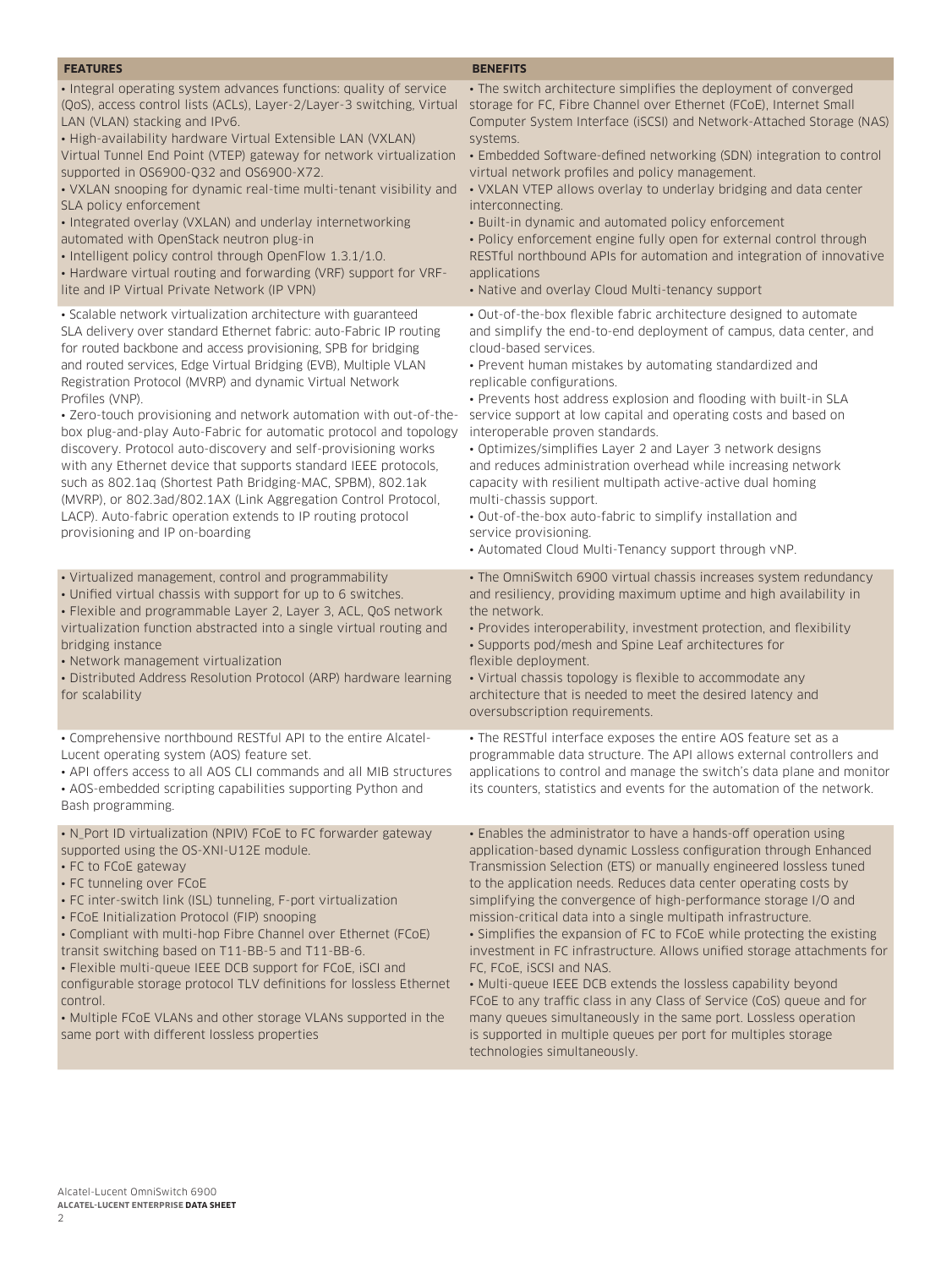#### **FEATURES BENEFITS**

**DETAILED PRODUCT FEATURES**

• Fully programmable RESTful web services interface with XML and JSON support. The API enables access to Command Line Interface (CLI) and individual management

• Intuitive Alcatel-Lucent Enterprise CLI in a scriptable Python and Bash environment through console, Telnet or Secure Shell

WebView Graphical Web Interface through

Simplified manageability

information base (MIB)objects.

• Powerful Alcatel-Lucent Enterprise

HTTP and HTTPS over IPv4/IPv6 • Full configuration and reporting using Simple Network Management Protocol (SNMP) v1/2/3 to facilitate third-party network management over IPv4/IPv6 • File upload using USB, Trivial File Transfer Protocol (TFTP), FTP, SFTP or secure copy

• Multiple microcode image support with

• Local (on the flash) and remote server logging (Syslog) for events and commands

• Loopback IP address support for management-per-service • Management VRF support

• Policy- and port-based mirroring

• sFlow v5 and Remote Network

• Network Time Protocol (NTP)

• Unidirectional Link Detection (UDLD) and Digital Diagnostic Monitoring (DDM) • Dynamic Host Configuration Protocol

• IEEE 802.1AB LLDP with MED extensions

• Remote port mirroring

Monitoring (RMON)

(DHCP) relay

(SSH) v2 over IPv4/IPv6

(SCP) over IPv4/IPv6

fallback recovery

• VMware-certified Alcatel-Lucent OmniVista® 2500 Virtual Machine •Unifies physical and virtual infrastructures by providing network Manager (VMM), Virtual Network Profiles (VNP) integration, VM SLA operators with a comprehensive end-to-end network view for VM monitoring and application fingerprinting for unmanned network operation and self-adjusting SLA for application delivery

• Interfaces with VMware vCenter® and Citrix™ XenServer® for discovery and inventory

- VMware vCenter integration
- Single pane-of-glass for end-to-end physical and virtual networks infrastructure operations
- Real time tracking between VM and its network location

• Dynamic VM performance for application performance analytics and visibility

# **Alcatel-Lucent OmniSwitch 6900 models**

The Alcatel-Lucent OmniSwitch 6900 family offers high-performance and very low-latency Layer 2/Layer 3 10/40 GigE switches. All models are 1RU form factor with redundant power supplies and fan trays for front-to-back and back-to-front airflow. A wide range of Ethernet and Fibre Channel interfaces are supported. Available interfaces include 40 GigE, 1/10 GigE, 1/10GBase-T, 100Base-T, and 2/4/8GigFC in the base switch or using optional modules. OmniSwitch 6900 allows for maximum flexibility and investment protection as customers migrate to 10 GigE and 40 GigE.

- The OmniSwitch 6900-X72 has 48 fixed 1/10 GigE SFP+ ports auto-negotiable 1/10 GigE and six 40 GigE QSFP ports that operate at 40 GigE or 4x10 GigE. Maximum 10G port density is 72 10G ports.
- OmniSwitch 6900-Q32 has 32 fixed Quad Small Form-factor Pluggable (QSFP) ports in the front panel. The ports can be fiber or copper operating at 40 GigE or 4x10 GigE using splitters cables. Maximum 10G port density is 104 ports.
- OmniSwitch 6900-T40 has 40 fixed 10 GBASE-T ports auto-negotiable 100Base-T, 1/10 GigE and two expansion slots, one on the front panel and one on the back of the device
- OmniSwitch 6900-T20 has 20 fixed 10 GBASE-T ports auto-negotiable 100Base-T, 1/10 GigE and one expansion slot on the front panel.
- OmniSwitch 6900-X40 has 40 fixed SFP+ ports 1/10 GigE depending on transceiver and two expansion slots, one on the front panel and one on the back of the device.
- OmniSwitch 6900-X20 has 20 fixed SFP+ ports 1/10 GigE depending on transceiver and one expansion slot on the front panel.

inventory, VM performance, location tracking, event and log auditing and provisioning operations. Monitors applications and malware activity, adjusting the network to meet the application SLAs according to the business operational requirements. This enables error-free network administration operations and simplifies the deployment of new value-added services.

• Dynamic application profiling with in-line application recognition based on signatures and auto-adjustment of the network security and QoS treatment. Maintains the VM performance measurement of latency, throughput and jitter in the data center.

• VM to underlay network correlation and single pane visibility

• DHCPv4 and DHCPv6 server managed by Alcatel-Lucent VitalQIP® DNS/DHCP IP Management Software

# **Resiliency and high availability**

- Unified management, control and fabricmesh virtual chassis technology
- Virtual chassis 1+N redundant supervisor manager
- Virtual chassis In-Service Software Upgrade (ISSU)
- Smart continuous switching technology
- ITU-T G.8032/Y1344 2010: Ethernet Ring Protection
- IEEE 802.1s Multiple Spanning Tree Protocol (MSTP), IEEE 802.1D Spanning Tree Protocol (STP) and IEEE 802.1w Rapid Spanning Tree Protocol (RSTP)
- Per-VLAN spanning tree (PVST+) and Alcatel-Lucent 1x1 STP mode
- IEEE 802.3ad/802.1AX Link Aggregation Control Protocol (LACP) and static LAG groups across modules
- Virtual Router Redundancy Protocol (VRRP) with tracking capabilities
- IEEE protocol auto-discovery
- Bidirectional Forwarding Detection (BFD)
- Redundant and hot-swappable power supplies
- Redundant fans
- Hot-swappable fan tray
- Hot-swappable expansion modules
- Built-in CPU protection against malicious attacks

# **Data center networking**

- Dynamic Virtual Network Profiles (vNP)
- IEEE 802.1Qbg Edge Virtual Bridging (EVB)
- IEEE 802.1Qbb Priority Flow Control (PFC)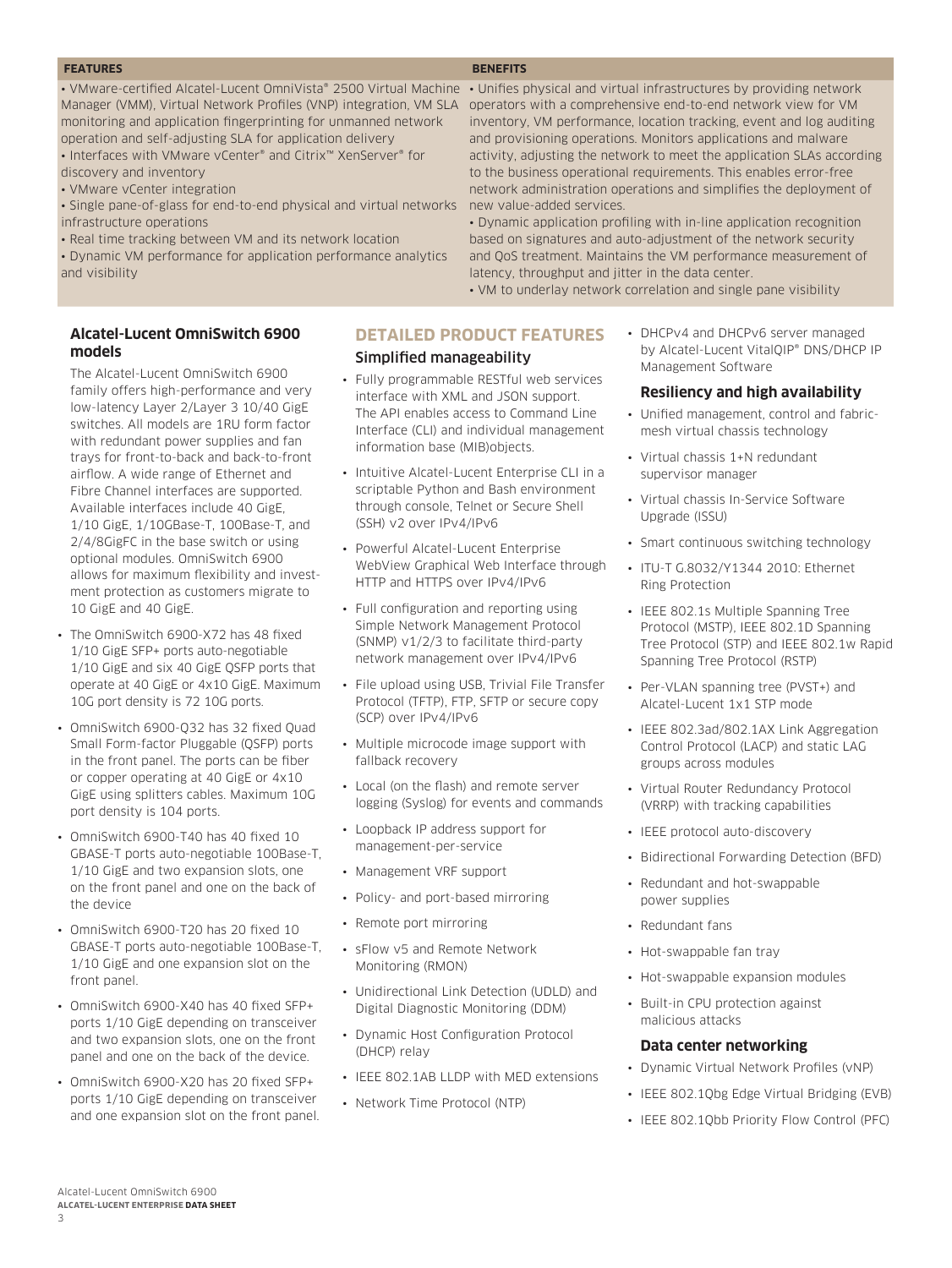- IEEE 802.1Qaz Enhanced Transmission Selection (ETS)
- IEEE 802.1Qaz Data Center Bridging Capabilities Exchange Protocol (DCBX)
- IEEE 802.1 Converged Enhanced Ethernet (CEE) 1.01
- IEEE 802.1aq Shortest Path Bridging (SPB-M)
- RFC 7843 Virtual eXtensible Local Area Network (VXLAN)

# **Software Defined Networking (SDN)**

- Programmable AOS RESTful API
- Fully programmable OpenFlow 1.3.1 and 1.0 agent for control of native OpenFlow and hybrid ports.
- OpenStack networking plug-in compatible with Grizzly or higher
- Software-controlled VXLAN hardware VTEP gateway

# **Converged storage I/O**

- Multi-hop FCoE transit switching with FIP snooping
- NPIV FCoE to FC forwarder gateway with dynamic multipath load balancing complaint with T11/BB-5
- End-to-end FCoE converged network adapter (can) switching with T11-BB-6
- Native FC ANSI INCITS FC-PI-4 and FC-PI-5
- Dynamic session load balancing for the N\_port and F\_port functionality
- Multi-hop FCoE for FC Inter-switch Link (ISL) tunneling
- Multi-hop FCoE for standalone FC host bus adapter (HBA) tunneling into storage area network (SAN)
- Virtual SAN (VSAN) to VLAN mapping and FIP snooping bridge (FSB)
- Fabric-provided MAC Address (FPMA) support
- Server-provided MAC Address (SPMA) support in FIP snooping

# **Advanced security Access control**

- Autosensing IEEE 802.1X multi-client, multi-VLAN support for bridging and SPBM/VXLAN services
- MAC-based authentication for non-IEEE 802.1X hosts
- Secure Shell (SSH) with public key infrastructure (PKI) support for bridging and SPBM/VXLAN services
- Terminal Access Controller Access-Control System Plus (TACACS+) client
- Centralized Remote Access Dial-In User Service (RADIUS) and Lightweight Directory Access Protocol (LDAP) administrator authentication
- Centralized RADIUS for device authentication and network access control authorization
- Learned Port Security (LPS) or MAC address lockdown
- Access Control Lists (ACLs); flow-based filtering in hardware (Layer 1 to Layer 4)
- DHCP snooping, DHCP IP and Address Resolution Protocol (ARP) spoof protection
- ARP poisoning detection
- IP source filtering as a protective and effective mechanism against ARP attacks

# **Quality of Service (QoS)**

- Priority queues: Eight hardware-based queues per port
- Traffic prioritization: Flow-based QoS
- Flow-based traffic policing and bandwidth management
- 32-bit IPv4/128-bit IPv6 non-contiguous mask classification
- Egress traffic shaping
- Lossless Virtual Output Queuing (VOQ) with configurable scheduling algorithms
- DiffServ architecture
- Congestion avoidance: Support for endto-end head-of-line (E2E-HOL) blocking prevention, IEEE 802.1Qbb Priority-based Flow Control (PFC) and IEEE 802.3x Flow Control (FC)

#### **IPv4 routing** • Multiple VRF

- Static routing with route labeling
- Routing Information Protocol (RIP) v1 and v2
- Open Shortest Path First (OSPF) v2 with graceful restart
- Intermediate System to Intermediate System (IS-IS) with graceful restart
- Border Gateway Protocol (BGP) v4 with graceful restart
- Generic Routing Encapsulation (GRE) and IP/IP tunneling
- Virtual Router Redundancy Protocol (VRRPv2)
- DHCP relay (including generic UDP relay)
- ARP
- Policy-based routing and server load balancing
- DHCPv4 server
- Distributed ARP learning

# **IPv6 routing**

- Multiple VRF
- Internet Control Message Protocol version 6 (ICMPv6)
- Static routing
- Routing Information Protocol Next Generation (RIPng)
- OSPF v3 with graceful restart
- Intermediate System to Intermediate System (IS-IS) with graceful restart
- Multi-Topology IS-IS
- BGP v4 multiprotocol extensions for IPv6 routing (MP-BGP)
- Graceful restart extensions for OSPF and BGP
- Virtual Router Redundancy Protocol (VRRPv3)
- Neighbor Discovery Protocol (NDP)
- Policy-based routing and server load balancing
- DHCPv6 server

# **IPv4/IPv6 multicast**

- Internet Group Management Protocol (IGMP) v1/v2/v3 snooping
- Protocol Independent Multicast Sparse-mode (PIM-SM), Source Specific Multicast (PIM-SSM)
- Protocol Independent Multicast Densemode (PIM-DM), Bidirectional Protocol Independent Multicast (PIM-BiDir)
- Distance Vector Multicast Routing Protocol (DVMRP)
- Multicast Listener Discovery (MLD) v1/v2 snooping
- PIM to DVMRP gateway support
- (S,G) and (\*,G) forwarding

# **Advanced Layer 2 services**

- Ethernet services support using IEEE 802.1ad Provider Bridges (also known as Q-in-Q or VLAN stacking)
- Fabric virtualization services IEEE802.1aq Shortest Path Bridging (SPB-M) and VXLAN
	- ¬ Ethernet Virtual Connection (EVC) support for transparent LAN services such as E-LAN, E-Line and E-Tree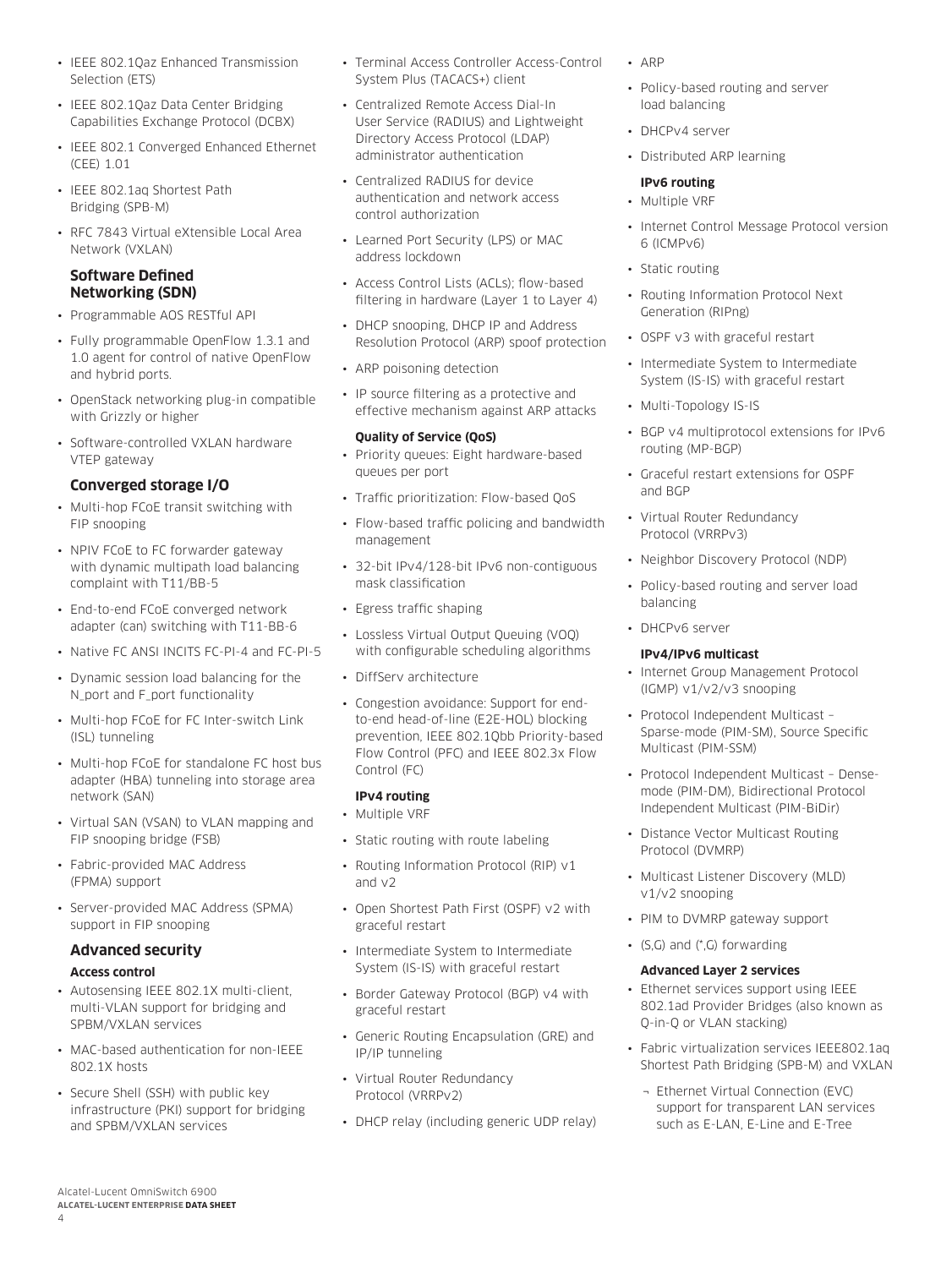- ¬ Multipoint Ethernet VPN (EVPN) over I-SID or VNI service virtualization or Q-in-Q tunnels
- ¬ Ethernet network-to-network interface (NNI) and user network interface (UNI)
- ¬ Service Access Point (SAP)
- ¬ Service VLAN (SVLAN) and Customer VLAN (CVLAN) support
- ¬ VLAN translation and mapping including CVLAN to SVLAN
- ¬ C-tag to S-tag priority mapping
- Port mapping
- DHCP Option 82: Configurable relay agent information
- MVRP
- High availability VLAN (HA-VLAN) for L2 clusters such as MS-NLB and active-active Firewall clusters
- Jumbo frame support
- Bridge Protocol Data Unit (BPDU) blocking
- STP Root Guard

# **TECHNICAL SPECIFICATIONS**

# **Product specifications and measurements**

- Per-port LEDs
- Ethernet/FC: link/activity
- EMP: link/activity
- Per port multi-color beacon support in OS6900-Q32 and OS6900-X72
- System LEDs
- OK: green/yellow
- PS1: green/yellow
- PS2: green/yellow
- PWR Save: green

# **COMPLIANCE AND CERTIFICATIONS**

# **EMI/EMC - Commercial**

- FCC 47 CFR Part 15 Class A
- ICES-003 Class A
- CE marking for European countries (Class A)
- EMC Directive 89/336/EEC
- EN55022:1998:2006 Class A
- EN55024 :1998:A1: 2001+A2:2003
- EN61000-3-2
- EN61000-3-3
- EN61000-4-2
- EN61000-4-3

Alcatel-Lucent OmniSwitch 6900 **ALCATEL-LUCENT ENTERPRISE DATA SHEET**

5

- EN61000-4-4
- FN61000-4-5
- EN61000-4-6
- EN61000-4-8
- EN61000-4-11
- CISPR22:1997 Class A
- VCCI (Class A)
- AS/NZS 3548 (Class A)
- IEEE 802.3 Hipot requirement and 1.5 kV surge on data port for copper interfaces

# **Safety agency certifications**

- US UL 60950
- IEC 60950-1:2001: all national deviations
- EN 60950-1: 2001: all deviations
- CAN/CSA-C22.2 No. 60950-1-03
- AS/NZ TS-001 and 60950:2000: Australia
- UL-AR: Argentina
- UL-GS Mark: Germany
- GOST: Russian Federation
- EN 60825-1 Laser
- EN 60825-2 Laser
- CDRH Laser

# **SUPPORTED STANDARDS**

# **IEEE standards**

- IEEE 802.1D STP
- IEEE 802.1p CoS
- IEEE 802.1Q VLANs
- IEEE 802.1ad Provider Bridges Q-in-Q/ VLAN stacking
- IEEE 802.1ak (MVRP)
- IEEE 802.1aq Shortest Path Bridging (SPB)
- IEEE 802.1Qaz ETS/DCBX
- IEEE 802.1 CEE 1.01
- IEEE 802.1Qbb PFC
- IEEE 802.1s MSTP
- IEEE 802.1w RSTP
- IEEE 802.1X Port-based Network Access Control (PNAC).
- IEEE 802.3x Flow Control
- IEEE 802.3u Fast Ethernet
- IEEE 802.3z 1 GigE
- IEEE 802.3ab 1 GBASE-T
- IEEE 802.3ac VLAN Tagging
- IEEE 802.3ad/802.1AX Link Aggregation
- IEEE 802.3ae 10 GigE
- IEEE 802.3an 10 GBASE-T
- IEEE 802.3az Energy Efficient Ethernet (EEE)
- IEEE 802.3ba 40 GigE

# **ITU-T recommendations**

• ITU-T G.8032/Y.1344 2010: Ethernet Ring Protection (ERPv2)

### **ANSI recommendations**

- INCITS/Project 1647-D/Rev7.10 FC-PI-4
- INCITS/T11/Project 2159-D/Rev 1.23 T11-BB-6 compliance
- INCITS/T11/Project 1871-D/Rev 2.00 T11-BB-5 support

# **IETF RFCs**

# **IPv4**

- RFC 2003 IP/IP Tunneling
- RFC 2784 GRE Tunneling
- RFC 2131 DHCPv4

### **OSPF**

**RIP**

MIB

**BGP**

• RFC 1058 RIP v1

- RFC 1765 OSPF Database Overflow
- RFC 1850/2328 OSPF v2 and MIB
- RFC 2154 OSPF MD5 Signature
- RFC 2370/5250 OSPF Opaque LSA
- RFC 3101 OSPF NSSA Option
- RFC 3623 OSPF Graceful Restart

• RFC 1722/1723/2453/1724 RIP v2 and

• RFC 1812/2644 IPv4 Router Requirements

• RFC 1269/1657/4273 BGP v3 and v4 MIB • RFC 1403/1745 BGP/OSPF Interaction • RFC 1771-1774/2842/2918/4271 BGP • RFC 1965 BGP AS Confederations • RFC 1966 BGP Route Reflection • RFC 1997/1998/4360 BGP Communities Attribute • RFC 2042 BGP New Attribute • RFC 2385 BGP MD5 Signature • RFC 2439 BGP Route Flap Damping

• RFC 2740 OSPFv3 for IPv6

• RFC 2080 RIPng for IPv6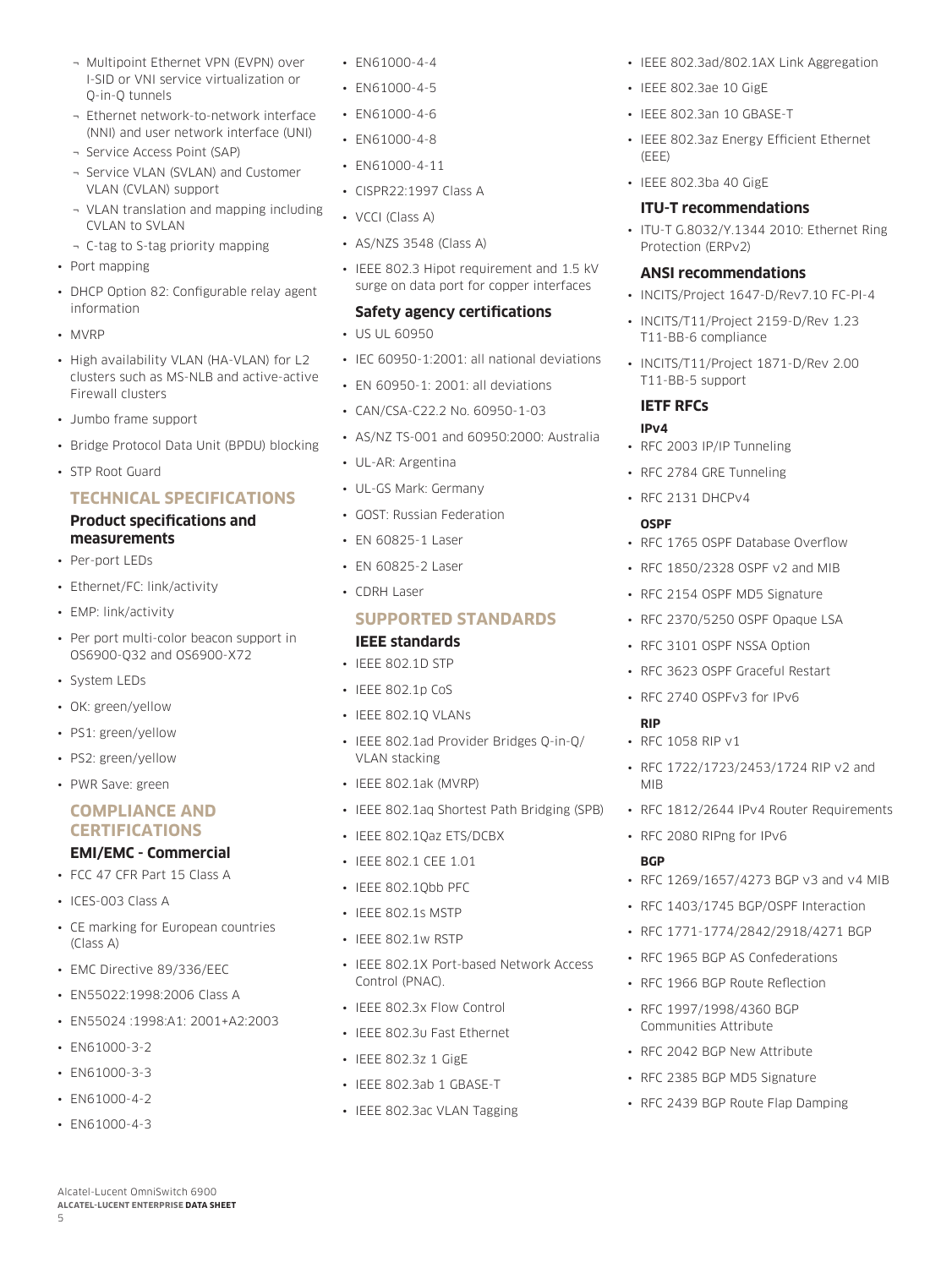- RFC 2545 BGP-4 Multiprotocol Extensions for IPv6 Routing
- RFC 2858/4760 Multiprotocol Extensions for BGP-4
- RFC 3065 BGP AS Confederations
- RFC 4456 BGP Route Reflection
- RFC 4486 Subcodes for BGP Cease Notification
- RFC 4724 Graceful Restart for BGP
- RFC 3392/5492 Capabilities Advertisement with BGP-4
- RFC 5396/5668/6793 BGP 4-Octet ASN and Textual Representation of ASN

### **IS-IS**

- RFC 1142/1195/3719/3787/5308 IS-IS v4
- RFC 2763/2966/3567/3373 Adjacencies and route management
- RFC 5120 M-ISIS: Multi-topology IS-IS
- RFC 5306 Graceful Restart
- RFC 5309/draft-ietf-isis-igp-p2p-over-lan Point to point over LAN
- RFC 6329 IS-IS Extensions Supporting IEEE 802.1aq SPB

## **IP Multicast**

- RFC 1075/draft-ietf-idmr-dvmrp-v3-11. txt DVMRP
- RFC 2365 Multicast
- RFC 2710/3019/3810/MLD v2 for IPv6
- RFC 2715 PIM and DVMRP interoperability
- RFC 2933 IGMP MIB
- RFC 3376 IGMPv3 (includes IGMP v2/v1)
- RFC 3569 Source-specific Multicast (SSM)
- RFC 3973 PIM-DM
- RFC 4087 IP Tunnel MIB
- RFC 4541 Considerations for IGMP and MLD snooping switches
- RFC 4601/5059 PIM-SM
- RFC 5015 BiDIR PIM
- RFC 5060 PIM MIB
- RFC 5240 PIM Bootstrap Router MIB
- RFC 5132 Multicast Routing MIB

# **IPv6**

6

- RFC 1981 Path MTU Discovery
- RFC 2460 IPv6 Specification
- RFC 2464 IPv6 over Ethernet

Alcatel-Lucent OmniSwitch 6900 **ALCATEL-LUCENT ENTERPRISE DATA SHEET**

• RFC 2465 MIB for IPv6: Textual Conventions (TC) and General Group

- RFC 2466 MIB for IPv6: ICMPv6 Group
- RFC 2711 Router Alert Option
- RFC 3056 6to4 Tunnels
- RFC 3315 Dynamic Host Configuration Protocol for IPv6 (DHCPv6)
- RFC 3484 Default Address Selection
- RFC 3493/2553 Basic Socket API
- RFC 3542/2292 Advanced Sockets API
- RFC 3587/2374 Global Unicast Address Format
- RFC 3595 TC for IPv6 Flow Label
- RFC 3596/1886 DNS for IPv6
- RFC 4007 Scoped Address
- RFC 4022/2452 MIB for IPv6 TCP
- RFC 4113/2454 MIB for IPv6 UDP
- RFC 4193 Unique Local Addresses
- RFC 4213/2893 Transition Mechanisms
- RFC 4291/3513/2373 Addressing Architecture (uni/any/multicast)
- RFC 4301/2401 Security Architecture
- RFC 4302/2402 IP Authentication Header
- RFC 4303/2406 IP Encapsulating Security Payload (ESP)
- RFC 4308 Cryptographic Suites for IP Security Architecture (IPsec)
- RFC 4443/2463 ICMPv6
- RFC 4861/2461 Neighbor Discovery
- RFC 4862/2462 Stateless Address Autoconfiguration
- RFC 5095 Deprecation of type 0 routing headers in IPv6

# **Manageability**

- RFC 854/855 Telnet and Telnet options
- RFC 959/2640 FTP
- RFC 1350 TFTP Protocol
- RFC 1155/2578-2580 SMI v1 and SMI v2
- RFC 1157/2271 SNMP
- RFC 1212/2737 MIB and MIB-II
- RFC 1213/2011-2013 SNMP v2 MIB
- RFC 1215 Convention for SNMP Traps
- RFC 1573/2233/2863 Private Interface MIB
- RFC 1643/2665 Ethernet MIB
- RFC 1867 Form-based File Upload in HTML
- RFC 1901-1908/3416-3418 SNMP v2c
- RFC 2096 IP MIB
- RFC 2131 DHCP Server/Client
- RFC 2388 Returning Values from Forms: multipart/form-data
- RFC 2396 Uniform Resource Identifiers (URI): Generic Syntax
- RFC 2570-2576/3411-3415 SNMP v3
- RFC 2616 /2854 HTTP and HTML
- RFC 2667 IP Tunneling MIB
- RFC 2668/3636 IEEE 802.3 MAU MIB
- RFC 2674 VLAN MIB
- RFC 3023 XML Media Types
- RFC 3414 User-based Security Model
- RFC 4122 A Universally Unique Identifier (UUID) URN namespace
- RFC 4234 Augmented BNF for Syntax Specifications: ABNF
- RFC 4251/4418 Secure Shell Protocol Architecture with UMAC Message Authentication
- RFC 4252/4253 The Secure Shell (SSH) Authentication Protocol and Transport Layer Protocol
- RFC 4627 JavaScript Object Notation (JSON)
- RFC 6585 Additional HTTP Status Codes

#### **Security**

- RFC 1321 MD5
- RFC 2104 HMAC Message Authentication
- RFC 2138/2865/2868/3575 /2618 RADIUS Authentication and Client MIB
- RFC 2139/2866/2867/2620 RADIUS Accounting and Client MIB
- RFC 2228 FTP Security Extensions
- RFC 2284 PPP EAP

**QoS**

DiffServ

- RFC 2869/2869bis RADIUS Extension
- RFC 4301 Security Architecture for IP

• RFC 896 Congestion Control • RFC 1122 Internet Hosts

• RFC 3635 Pause Control

• RFC 2474/2475/2597/3168/3246

• RFC 1826/1827/4303/4305 Encapsulating Payload (ESP) and crypto algorithms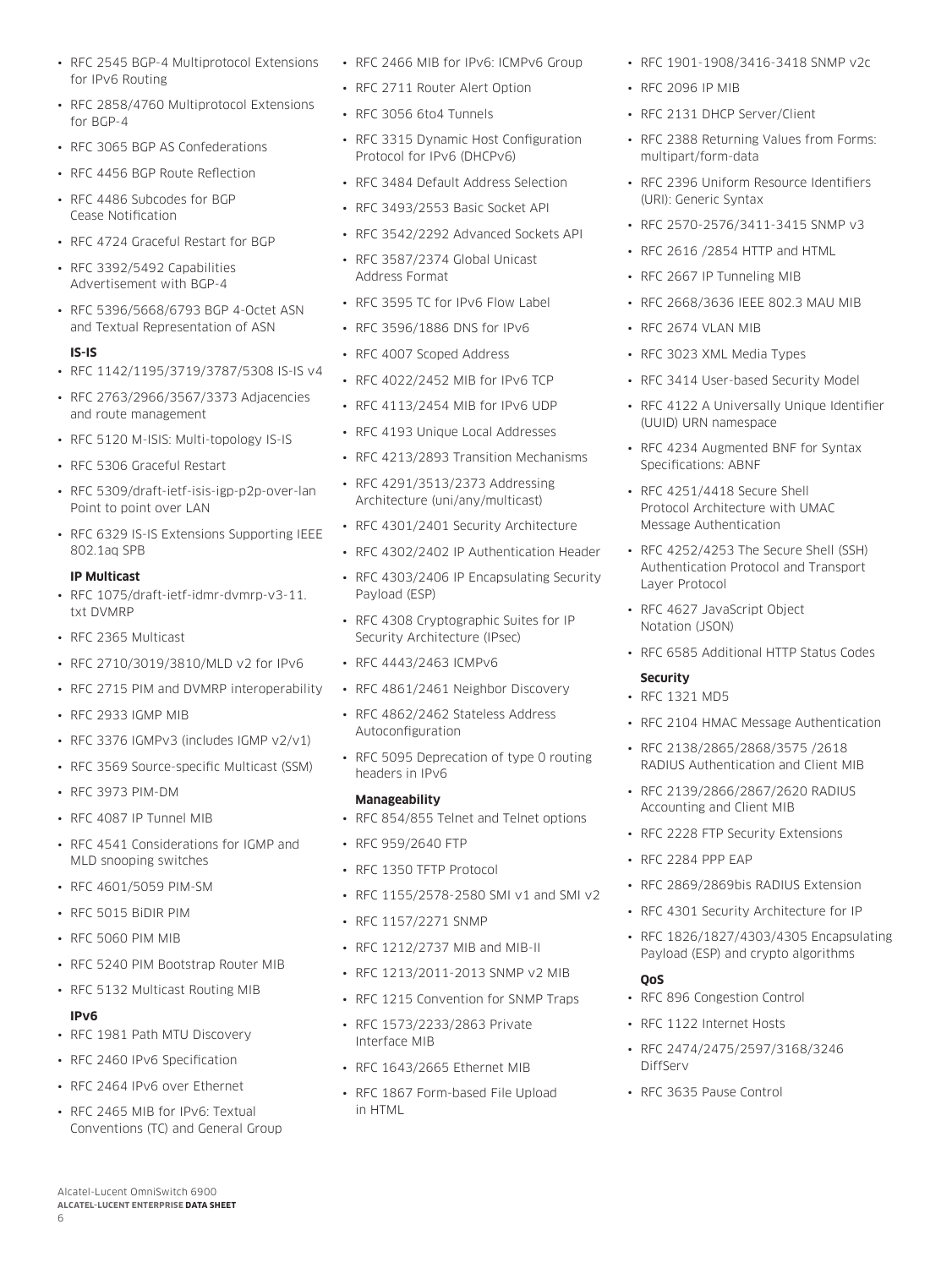- RFC 2697 Single Rate Three Color Marker (srTCM)
- RFC 2698 Two Rate Three Color Marker (trTCM)

#### **Others**

- RFC 791/894/1024/1349 IP and IP/ Ethernet
- RFC 792 ICMP
- RFC 768 UDP
- RFC 793/1156 TCP/IP and MIB
- RFC 826 ARP
- RFC 919/922 Broadcasting Internet Datagram
- RFC 925/1027 Multi-LAN ARP/Proxy ARP
- RFC 950 Subnetting

**Product matrix**

• RFC 951 Bootstrap Protocol (BOOTP)

- RFC 1151 Remote Desktop Protocol (RDP)
- RFC 1191 Path MTU Discovery
- RFC 1256 ICMP Router Discovery
- RFC 1305/2030 Network Time Protocol (NTP) v3 and Simple NTP
- RFC 1493 Bridge MIB
- RFC 1518/1519 Classless Inter-Domain Routing (CIDR)
- RFC 1541/1542/2131/3396/3442 DHCP
- RFC 1757/2819 RMON and MIB
- RFC 2131/3046 DHCP/ BOOTP Relay
- RFC 2132 DHCP Options
- RFC 2251 LDAP v3
- RFC 2338/3768/2787 VRRP and MIB
- RFC 3021 Using 31-bit prefixes
- RFC 3060 Policy Core
- RFC 3176 sFlow
- IETF draft "IP/IPVPN services with IEEE 802.1aq SPB networks"
- **Software Defined Networking (SDN)**
- OpenFlow Switch Specification v1.3.1
- OpenFlow Switch Specification v1.0.0
- RFC 7348 Virtual eXtensible Local Area Network (VXLAN)

### **Fibre Channel**

- FC-PI-4 Fibre Channel T11/08-138v1
- FC-PI-5 Fibre Channel T11 2118-D/ Rev 6.10
- FC-BB-5 Backbone 5 T11/1871-D
- FC-BB-6 Backbone 6 T11/2159-D CNA switching

| <b>FEATURE</b>                                                  | <b>MODEL</b>             |                          |                          |                                                                                                |                                                                                                     |                             |
|-----------------------------------------------------------------|--------------------------|--------------------------|--------------------------|------------------------------------------------------------------------------------------------|-----------------------------------------------------------------------------------------------------|-----------------------------|
|                                                                 | OS6900-X20               | OS6900-T20               | OS6900-X40               | OS6900-T40                                                                                     | OS6900-X72                                                                                          | OS6900-Q32                  |
| Port count                                                      | 20 (SFP+)                | 20 (10GBase-T)           | 40 (SFP+)                | 40 (10GBase-T)                                                                                 | 72 (48 SFP+ and 6<br>QSFP)                                                                          | 32 (OSFP)                   |
| Expansion slots                                                 | $\mathbf{1}$             | 1                        | $\overline{2}$           | $\overline{2}$                                                                                 | N/A                                                                                                 | N/A                         |
| Out-of-band<br>Ethernet port                                    | $\mathbf{1}$             | $\mathbf{1}$             | $\mathbf{1}$             | $\mathbf{1}$                                                                                   | $\mathbf{1}$                                                                                        | $\mathbf{1}$                |
| USB port                                                        | $\mathbf{1}$             | 1                        | $\mathbf{1}$             | $\mathbf{1}$                                                                                   | $\mathbf{1}$                                                                                        | 1                           |
| Console port                                                    | $\mathbf{1}$             | $\mathbf{1}$             | $\mathbf{1}$             | $\mathbf{1}$                                                                                   | $\mathbf{1}$                                                                                        | $\mathbf{1}$                |
| Primary slide-in<br>PSU slot                                    | $\mathbf{1}$             | $\mathbf{1}$             | $\mathbf{1}$             | $\mathbf{1}$                                                                                   | $\mathbf{1}$                                                                                        | $\mathbf{1}$                |
| Backup slide-in<br>PSU slot                                     | $\mathbf{1}$             | $\mathbf{1}$             | $\mathbf{1}$             | $\mathbf{1}$                                                                                   | $\mathbf{1}$                                                                                        | $\mathbf{1}$                |
| Redundant fans                                                  | $3 + 1$                  | $3 + 1$                  | $3 + 1$                  | $3 + 1$                                                                                        | $3 + 1$                                                                                             | $3 + 1$                     |
| Flash                                                           | 2 GB                     | 2 GB                     | 2 GB                     | 2 GB                                                                                           | 4 GB                                                                                                | 4 GB                        |
| <b>RAM</b>                                                      | 2 GB                     | 4 GB                     | 2 GB                     | 4 GB                                                                                           | 8 GB                                                                                                | 8 GB                        |
| Data buffer                                                     | 9MB                      | 9MB                      | 9MB                      | 9MB                                                                                            | 12MB                                                                                                | 12MB                        |
| Max switching<br>capacity                                       | 640 Gb/s<br>Non-blocking | 640 Gb/s<br>Non-blocking | 1.28Tb/s<br>Non-blocking | 1.28Tb/s<br>Non-blocking                                                                       | $1.44$ Tb/s<br>Non-blocking                                                                         | $2.56$ Tb/s<br>Non-blocking |
| Throughput                                                      | 480 Mp/s                 | 480 Mp/s                 | 960 Mp/s                 | 960 Mp/s                                                                                       | $1.4$ Gp/s                                                                                          | $1.92$ Gp/s                 |
| Latency                                                         | Sub us                   | $<$ 3.3 $\mu$ s          | Sub us                   | $<$ 3.3 $\mu$ s                                                                                | $650ns$                                                                                             | <780 ns                     |
| Power<br>consumption**                                          | 181 W                    | 206 W                    | 242 W                    | 329 W                                                                                          | 242 W                                                                                               | 312W                        |
| Heat dissipation                                                | 618 Btu/h                | 703 Btu/h                | 825 Btu/h                | 1123 Btu/h                                                                                     | 825 Btu/h                                                                                           | 1065 Btu/h                  |
| Mean time<br>between failures<br>(MTBF) with AC<br>power supply | 146 520 h                | 145 569 h                | 141 490 h                | 139 840 h                                                                                      | 192 778 h                                                                                           | 195 601 h                   |
| MTBF with DC<br>power supply                                    | 153 407 h                | 152 364 h                | 147 901 h                | 146 099 h                                                                                      | 206 968 h                                                                                           | 210 225 h                   |
| Width                                                           |                          |                          |                          | 43.3 cm (17.06 in) 43.3 cm (17.06 in) 43.3 cm (17.06 in) 43.3 cm (17.06 in) 43.3 cm (17.06 in) |                                                                                                     | 43.3 cm (17.06 in)          |
| Depth                                                           |                          |                          |                          |                                                                                                | 55.9 cm (22.00 in.) 55.9 cm (22.00 in.) 55.9 cm (22.00 in.) 55.9 cm (22.00 in.) 55.9 cm (22.00 in.) | 55.9 cm (22.00 in.)         |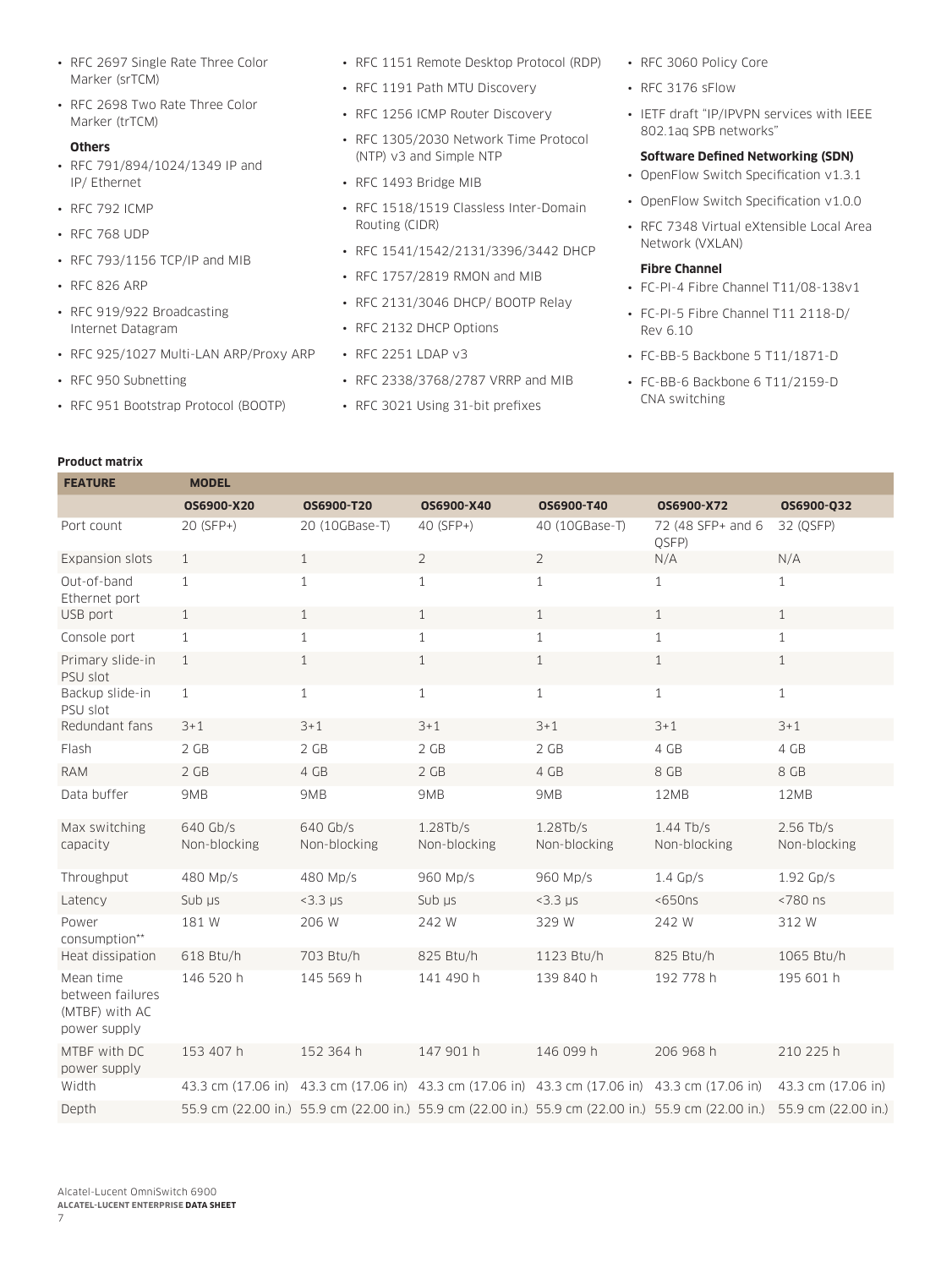| <b>FEATURE</b>                                       | <b>MODEL</b>                                                                                  |                                                                      |                                                                      |                                                                                               |                                                                  |                                                                      |
|------------------------------------------------------|-----------------------------------------------------------------------------------------------|----------------------------------------------------------------------|----------------------------------------------------------------------|-----------------------------------------------------------------------------------------------|------------------------------------------------------------------|----------------------------------------------------------------------|
|                                                      | OS6900-X20                                                                                    | OS6900-T20                                                           | OS6900-X40                                                           | OS6900-T40                                                                                    | OS6900-X72                                                       | OS6900-032                                                           |
| Height                                               | 4.4 cm (1.73 in.)                                                                             | 4.4 cm (1.73 in.)                                                    | 4.4 cm (1.73 in.)                                                    | 4.4 cm (1.73 in.)                                                                             | 4.4 cm (1.73 in.)                                                | 4.4 cm (1.73 in.)                                                    |
| Weight (chassis &<br>fan)                            | 7.61 kg (16.8 lb)                                                                             | 7.61 kg (16.8 lb)                                                    | 7.78 kg (17.15 lb)                                                   | 7.78 kg (17.15 lb)                                                                            | 7.78 kg (17.15 lb)                                               | 7.78 kg (17.15 lb)                                                   |
| Weight (fully<br>populated***)                       | 10.21 kg (22.5 lb)                                                                            | 10.21 kg (22.5 lb)                                                   | 10.86 kg (23.95<br>$ b\rangle$                                       |                                                                                               | 10.86 kg (23.95 lb) 10.86 kg (23.95 lb)                          | 10.86 kg (23.95 lb)                                                  |
| Operating<br>temperature<br>Front-to-rear<br>airflow | $0^{\circ}$ C to 45 $^{\circ}$ C<br>(32°F to 113°F)<br>55°C shutdown                          | $0^{\circ}$ C to 45 $^{\circ}$ C<br>(32°F to 113°F)<br>55°C shutdown | $0^{\circ}$ C to 45 $^{\circ}$ C<br>(32°F to 113°F)<br>55°C shutdown | $0^{\circ}$ C to 40 $^{\circ}$ C<br>(32°F to 104°F)<br>50°C shutdown                          | 0°C to 45°C (32°F<br>to $113^{\circ}F$ )<br>55°C shutdown        | $0^{\circ}$ C to 45 $^{\circ}$ C<br>(32°F to 113°F)<br>55°C shutdown |
| Operating<br>temperature<br>Rear-to-front<br>airflow | $0^{\circ}$ C to 45 $^{\circ}$ C<br>$(32^{\circ}F \text{ to } 113^{\circ}F)$<br>55°C shutdown | $0^{\circ}$ C to 45 $^{\circ}$ C<br>(32°F to 113°F)<br>55°C shutdown | O°C to 40°C<br>(32°F to 104°F)<br>50°C shutdown                      | $0^{\circ}$ C to 45 $^{\circ}$ C<br>$(32^{\circ}F \text{ to } 113^{\circ}F)$<br>55°C shutdown | 0°C to 45°C (32°F<br>to $113^\circ F$ )<br>55°C shutdown         | $0^{\circ}$ C to 45 $^{\circ}$ C<br>(32°F to 113°F)<br>55°C shutdown |
| Storage<br>temperature                               | $-10^{\circ}$ C to 70 $^{\circ}$ C<br>(14°F to 158°F)                                         | $-10^{\circ}$ C to 70 $^{\circ}$ C<br>(14°F to 158°F)                | $-10^{\circ}$ C to 70 $^{\circ}$ C<br>(14°F to 158°F)                | $-10^{\circ}$ C to 70 $^{\circ}$ C<br>(14°F to 158°F)                                         | $-10^{\circ}$ C to 70 $^{\circ}$ C (14 $^{\circ}$ F<br>to 158°F) | $-10^{\circ}$ C to 70 $^{\circ}$ C<br>(14°F to 158°F)                |
| Humidity<br>(operating)                              | 5% to 95%<br>non-condensing                                                                   | 5% to 95%<br>non-condensing                                          | 5% to 95%<br>non-condensing                                          | 5% to 95%<br>non-condensing                                                                   | 5% to 95%<br>non-condensing                                      | 5% to 95%<br>non-condensing                                          |
| Humidity (storage)                                   | 5% to 95%<br>non-condensing                                                                   | 5% to 95%<br>non-condensing                                          | 5% to 95%<br>non-condensing                                          | 5% to 95%<br>non-condensing                                                                   | 5% to 95%<br>non-condensing                                      | 5% to 95%<br>non-condensing                                          |

\*\* Maximum power consumption under full L2 traffic load includes a fan tray, two power supplies, and transceivers; expansion plug-in modules not included.<br>\*\*\* Fully populated chassis includes a fan tray, two power supplies

#### **Expansion module matrix**

| <b>FEATURE</b>                    | <b>MODEL</b>    |              |              |                  |             |               |
|-----------------------------------|-----------------|--------------|--------------|------------------|-------------|---------------|
|                                   | OS-XNI-U12E     | OS-XNI-U12   | OS-XNI-U4    | <b>OS-HNI-U6</b> | OS-ONI-U3   | OS-XNI-T8     |
| 40 Gb port count (QSFP+)          | 0               | 0            | 0            | 2                | 3           | 0             |
| 10 Gb port count                  | 12 (SFP+)***    | $12$ (SFP+)  | $4(SFP+)$    | $4(SFP+)$        | $\circ$     | 8 (10GBase-T) |
| 8 GFC (2/4/8G FC)                 | 12 (FC SFP+)*** | $\circ$      | 0            | 0                | 0           | 0             |
| Switching capacity                | $240$ Gb/s      | $240$ Gb/s   | 80 Gb/s      | $240$ Gb/s       | $240$ Gb/s  | $160$ Gb/s    |
| Hot-swappable<br>/interchangeable | Yes             | Yes          | Yes          | Yes              | Yes         | Yes           |
| Power consumption                 | 31 W            | 44 W         | 19 W         | 37 W             | 21 W        | 52 W          |
| Heat dissipation                  | 145.01 BTU/h    | 150.13 BTU/h | 64.83 BTU/h  | 126.25 BTU/h     | 116 BTU/h   | 191 BTU/h     |
| MTBF (hours)                      | 5,866,720 h     | 5.794.716 h  | 10.211.792 h | 6,514,828 h      | 6,896,504 h | 6,228,124 h   |

\*\*\* Ports are dual personality. Operate as FC or Ethernet/VFL.

#### **Power supplies**

All OmniSwitch 6900 models support 1+1 redundant, hot-swappable AC and DC power supplies. The primary and backup power supply units are internal, but removable to allow for easier maintenance and replacement. There is no service interruption when a new power supply is installed or an old one replaced.

#### **Power supplies**

| <b>PS MODELS</b> | <b>DESCRIPTION</b>                                                                                             | DIMENSIONS (W X L X H)                                                                          | <b>WEIGHT</b>       |
|------------------|----------------------------------------------------------------------------------------------------------------|-------------------------------------------------------------------------------------------------|---------------------|
| 0S6900-BP-F      | Modular AC backup power supply. Front-to-back cooling.<br>Provides 450 W AC system power to one OS6900 device. | 50.5 mm x 300 mm x 40.2 mm<br>$(1.99$ in x 11.8 in x 1.58 in.)                                  | $1.2$ kg $(2.6)$    |
| 0S6900-BP-R      | Modular AC backup power supply. Back-to-front cooling.<br>Provides 450 W AC system power to one OS6900 device. | 50.5 mm x 300 mm x 40.2 mm<br>$(1.99$ in x 11.8 in x 1.58 in.)                                  | $1.2$ kg $(2.6$ lb) |
| 0S6900-BPD-F     | Modular DC backup power supply. Front-to-back cooling.<br>Provides 450 W DC system power to one OS6900 device. | 50.5 mm x 300 mm x 40.2 mm<br>$(1.99$ in x 11.8 in x 1.58 in.)                                  | $1.2$ kg $(2.6)$    |
| 0S6900-BPD-R     | Modular DC backup power supply. Back-to-front cooling.<br>Provides 450 W DC system power to one OS6900 device. | 50.5 mm x 300 mm x 40.2 mm<br>$(1.99 \text{ in} \times 11.8 \text{ in} \times 1.58 \text{ in})$ | $1.2$ kg $(2.6$ lb) |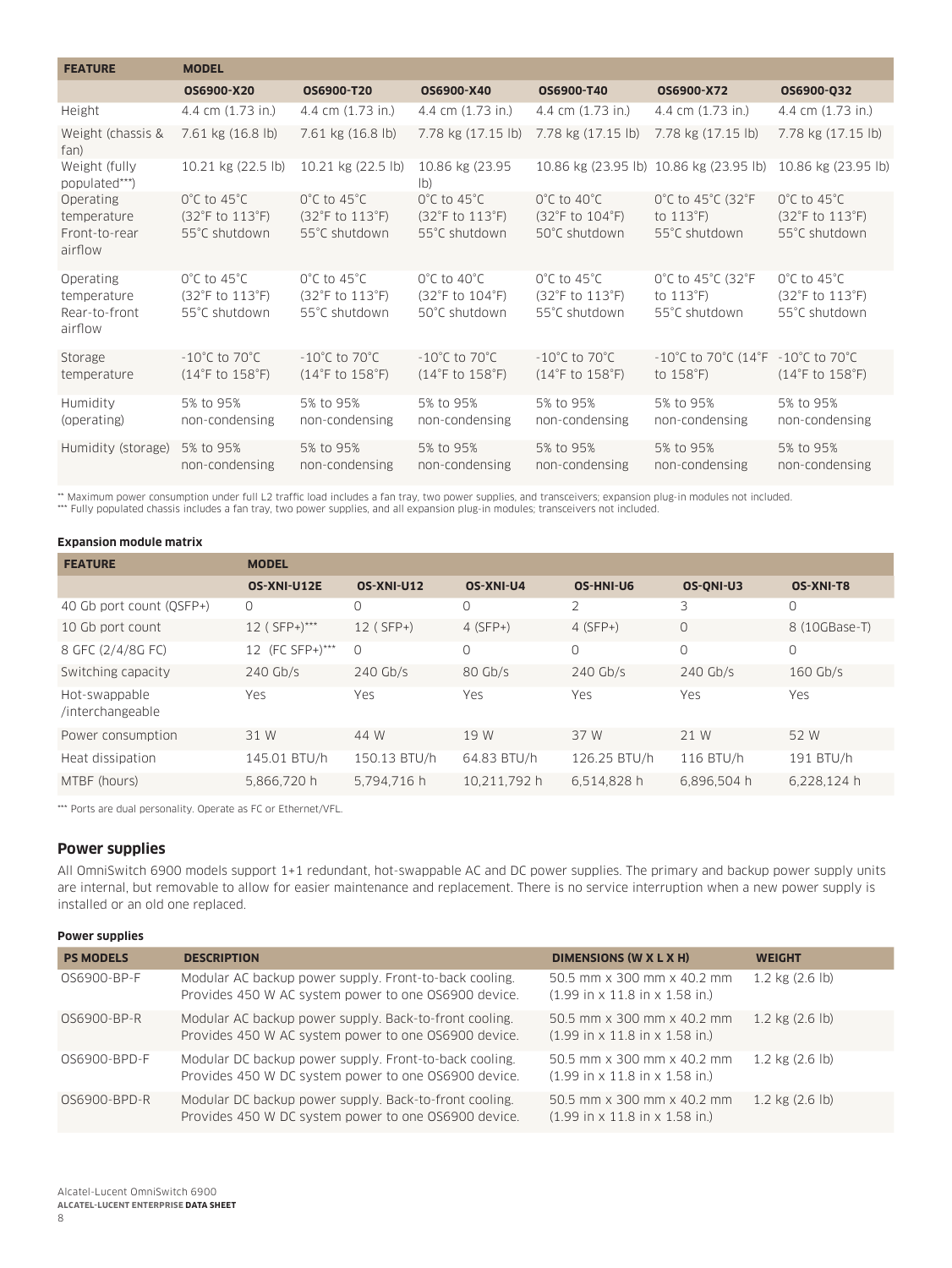# **ORDERING INFORMATION**

| <b>OS6900 SWITCH FAMILY</b> |                                                                                                                                                                                                                                                                                                                                                                                                                                                                                                                                                                                                      |
|-----------------------------|------------------------------------------------------------------------------------------------------------------------------------------------------------------------------------------------------------------------------------------------------------------------------------------------------------------------------------------------------------------------------------------------------------------------------------------------------------------------------------------------------------------------------------------------------------------------------------------------------|
| 0S6900-X72-F-xx             | OS6900-X72: 10Gigabit/40Gigabit Ethernet L3 fixed configuration chassis in a 1U form factor with 48 1/10G<br>SFP+ ports and 6 40G QSFP+ ports. QSFP+ ports operate as single 40GE port or Quad-10GE. Console and<br>Ethernet management ports are RJ45. Front to Rear cooling. The chassis includes a 450W AC power supply. A<br>second power supply slot is supported for redundancy. Redundant power supply shall be ordered separately.<br>The bundle ships with user manuals access card and rack mounts. -xx to be replaced with the country-specific<br>power cord code (e.g. -EU for Europe). |
| 0S6900-X72-R-xx             | OS6900-X72: 10Gigabit/40Gigabit Ethernet L3 fixed configuration chassis in a 1U form factor with 48 1/10G<br>SFP+ ports and 6 40G QSFP+ ports. QSFP+ ports operate as single 40GE port or Quad-10GE. Console and<br>Ethernet management ports are RJ45. Rear to Front cooling. The chassis includes a 450W AC power supply. A<br>second power supply slot is supported for redundancy. Redundant power supply shall be ordered separately.<br>The bundle ships with user manuals access card and rack mounts. -xx to be replaced with the country-specific<br>power cord code (e.g. -EU for Europe). |
| 0S6900-X72D-F               | OS6900-X72: 10Gigabit/40Gigabit Ethernet L3 fixed configuration chassis in a 1U form factor with 48 1/10G<br>SFP+ ports and 6 40G QSFP+ ports. QSFP+ ports operate as single 40GE port or Quad-10GE. Console and<br>Ethernet management ports are RJ45. Front to Rear cooling. The chassis includes a modular DC power supply.<br>A second power supply slot is supported for redundancy. Redundant power supply shall be ordered separately.<br>The bundle ships with user manuals access card and rack mounts.                                                                                     |
| 0S6900-X72D-R               | OS6900-X72: 10Gigabit/40Gigabit Ethernet L3 fixed configuration chassis in a 1U form factor with 48 1/10G<br>SFP+ ports and 6 40G QSFP+ ports. QSFP+ ports operate as single 40GE port or Quad-10GE. Console and<br>Ethernet management ports are RJ45. Rear to Front cooling. The chassis includes a modular DC power supply.<br>A second power supply slot is supported for redundancy. Redundant power supply shall be ordered separately.<br>The bundle ships with user manuals access card and rack mounts.                                                                                     |
| 0S6900-Q32-F-xx             | OS6900-Q32: 40 Gb Ethernet L3 fixed configuration chassis in a 1U form factor with 32 QSFP+ ports. Ports<br>operate as single 40GigE port or Quad-10GigE. Front-to-back cooling. The chassis includes a 450W AC power<br>supply. A second power supply slot is supported for redundancy. Redundant power supply must be ordered<br>separately. The bundle ships with a country-specific power cord, user manuals access card, rack mounts,<br>and USB to RJ-45 adaptor. (xx to be replaced with the country-specific power cord code (for example, -EU<br>for Europe).)                              |
| 0S6900-Q32-R-xx             | OS6900-Q32: 40 Gb Ethernet L3 fixed configuration chassis in a 1U form factor with 32 QSFP+ ports. Ports<br>operate as single 40GigE port or Quad-10GigE. Back-to-front cooling. The chassis includes a 450W AC power<br>supply. A second power supply slot is supported for redundancy. Redundant power supply shall be ordered<br>separately. The bundle ships with a country-specific power cord, user manuals access card, rack mounts,<br>and USB to RJ-45 adaptor. (xx to be replaced with the country-specific power cord code (for example,-EU<br>for Europe).)                              |
| 0S6900-Q32D-F               | OS6900-Q32: 40 Gb Ethernet L3 fixed configuration chassis in a 1U form factor with 32 QSFP+ ports. Ports<br>operate as single 40GigE port or Quad-10GigE. Front-to-back cooling. The chassis includes a modular DC power<br>supply. A second power supply slot is supported for redundancy. Redundant power supply must be ordered<br>separately. The bundle ships with a user manuals access card, rack mounts, and USB to RJ-45 adaptor.                                                                                                                                                           |
| 0S6900-032D-R               | OS6900-Q32: 40 Gb Ethernet L3 fixed configuration chassis in a 1U form factor with 32 QSFP+ ports. Ports<br>operate as single 40GigE port or Quad-10GigE. Back-to-front cooling. The chassis includes a modular DC power<br>supply. A second power supply slot is supported for redundancy. Redundant power supply must be ordered<br>separately. The bundle ships with a user manuals access card, rack mounts, and USB to RJ-45 adaptor.                                                                                                                                                           |
| 0S6900-T20-F-xx             | OS6900-T20: 10 Gb Ethernet L2/L3 fixed configuration chassis in a 1U form factor with 20 10GBase-T ports,<br>auto-negotiable 100-BaseT, 1/10 GigE one optional module slot. Front-to-back cooling. The chassis includes a<br>450W AC power supply. A second power supply slot is supported for redundancy. Redundant power supply<br>must be ordered separately. The OS6900-20 ships with a country-specific power cord, user manuals access<br>card, rack mounts, and USB to RJ-45 adapter. (xx to be replaced with the country-specific power cord code (for<br>example,-EU for Europe).)          |
| 0S6900-T20D-F               | OS6900-T20: 10 Gb Ethernet L2/L3 fixed configuration chassis in a 1U form factor with 20 10GBase-T ports,<br>auto-negotiable 100-BaseT, 1/10 GigE one optional module slot. Front-to-back cooling. The chassis includes<br>a modular DC power supply. A second power supply slot is supported for redundancy. Redundant power<br>supply must be ordered separately. The bundle ships with user manuals access card, rack mounts, and USB to<br>RJ-45 adapter.                                                                                                                                        |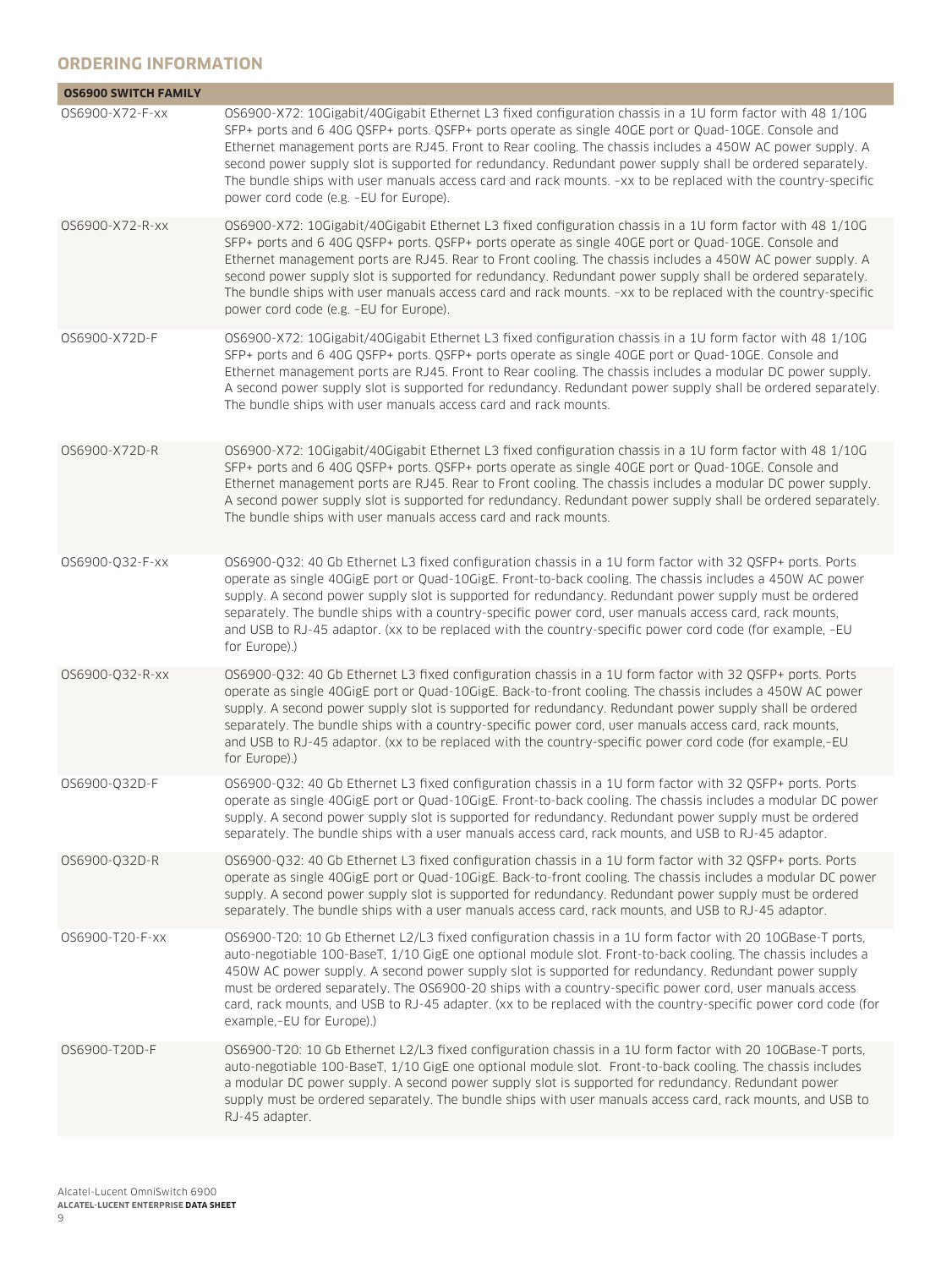| <b>OS6900 SWITCH FAMILY</b> |                                                                                                                                                                                                                                                                                                                                                                                                                                                                                                                                                                                              |
|-----------------------------|----------------------------------------------------------------------------------------------------------------------------------------------------------------------------------------------------------------------------------------------------------------------------------------------------------------------------------------------------------------------------------------------------------------------------------------------------------------------------------------------------------------------------------------------------------------------------------------------|
| 0S6900-T20-R-xx             | OS6900-T20: 10 Gb Ethernet L2/L3 fixed configuration chassis in a 1U form factor with 20 10GBase-T ports,<br>auto-negotiable 1/10 GigE one optional module slot. Back-to-front cooling. The chassis includes a 450W AC<br>power supply. A second power supply slot is supported for redundancy. Redundant power supply must be<br>ordered separately. The OS6900-20 ships with a country-specific power cord, user manuals access card, rack<br>mounts, and USB to RJ-45 adapter. (xx to be replaced with the country-specific power cord code (for example,-<br>EU for Europe).)            |
| 0S6900-T20D-R               | OS6900-T20: 10 Gb Ethernet L2/L3 fixed configuration chassis in a 1U form factor with 20 10GBase-T ports,<br>auto-negotiable 100-BaseT, 1/10 GigE one optional module slot. Back-to-front cooling. The chassis includes a<br>modular DC power supply. A second power supply slot is supported for redundancy. Redundant power supply<br>must be ordered separately. The bundle ships with a user manuals access card, rack mounts, and USB to<br>RJ-45 adapter.                                                                                                                              |
| 0S6900-T40-F-xx             | OS6900-T40: 10 Gb Ethernet L2/L3 fixed configuration chassis in a 1U form factor with 40 10GBase-T ports,<br>auto-negotiable 100-BaseT, 1/10 GigE two optional module slots. Front-to-back cooling. The chassis includes<br>a 450W AC power supply. A second power supply slot is supported for redundancy. Redundant power supply<br>must be ordered separately. The OS6900-40 ships with a country-specific power cord, user manuals access<br>card, rack mounts, and USB to RJ-45 adapter. (xx to be replaced with the country-specific power cord code (for<br>example,-EU for Europe).) |
| 0S6900-T40D-F               | OS6900-T40: 10 Gb Ethernet L2/L3 fixed configuration chassis in a 1U form factor with 40 10GBase-T ports,<br>auto-negotiable 100-BaseT, 1/10 GigE two optional module slots. Front-to-back cooling. The chassis includes<br>a modular DC power supply. A second power supply slot is supported for redundancy. Redundant power<br>supply must be ordered separately. The bundle ships with a user manuals access card, rack mounts, and USB to<br>RJ-45 adapter.                                                                                                                             |
| 0S6900-T40-R-xx             | OS6900-T40: 10 Gb Ethernet L2/L3 fixed configuration chassis in a 1U form factor with 40 10GBase-T ports,<br>auto-negotiable 100-BaseT, 1/10 GigE two optional module slots. Back-to-front cooling. The chassis includes<br>a 450W AC power supply. A second power supply slot is supported for redundancy. Redundant power supply<br>must be ordered separately. The OS6900-40 ships with a country-specific power cord, user manuals access<br>card, rack mounts, and USB to RJ-45 adapter. (xx to be replaced with the country-specific power cord code (for<br>example,-EU for Europe).) |
| 0S6900-T40D-R               | OS6900-T40: 10 Gb Ethernet L2/L3 fixed configuration chassis in a 1U form factor with 40 10GBase-T ports,<br>auto-negotiable 100-BaseT, 1/10 GigE two optional module slots. Back-to-front cooling. The chassis includes<br>a modular DC power supply. A second power supply slot is supported for redundancy. Redundant power<br>supply must be ordered separately. The bundle ships with a user manuals access card, rack mounts, and USB to<br>RJ-45 adapter.                                                                                                                             |
| 0S6900-X20-F-xx             | OS6900-X20: 10 Gb Ethernet L2/L3 fixed configuration chassis in a 1U form factor with 20 SFP+ ports, one<br>optional module slot. The chassis includes a 450 W front-to-back cooling AC power supply. (xx to be replaced<br>with the country-specific power cord code (for example,-EU for Europe).)                                                                                                                                                                                                                                                                                         |
| 0S6900-X20D-F               | OS6900-X20: 10 Gb Ethernet L2/L3 fixed configuration chassis in a 1U form factor with 20 SFP+ ports, one<br>optional module slot. The chassis includes a 450 W front-to-back cooling DC power supply.                                                                                                                                                                                                                                                                                                                                                                                        |
| 0S6900-X40-F-xx             | OS6900-X40: 10 Gb Ethernet L2/L3 fixed configuration chassis in a 1U form factor with 40 SFP+ ports, two<br>optional module slots. The chassis includes a 450 W front-to-back cooling AC power supply. (xx to be replaced<br>with the country-specific power cord code (for example,-EU for Europe).)                                                                                                                                                                                                                                                                                        |
| OS6900-X40D-F               | OS6900-X40: 10 Gb Ethernet L2/L3 fixed configuration chassis in a 1U form factor with 40 SFP+ ports, two<br>optional module slots. The chassis includes a 450 W front-to-back cooling DC power supply.                                                                                                                                                                                                                                                                                                                                                                                       |
| 0S6900-X20-R-xx             | OS6900-X20: 10 Gb Ethernet L2/L3 fixed configuration chassis in a 1U form factor with 20 SFP+ ports, one<br>optional module slot. The chassis includes a 450 W back-to-front cooling AC power supply. (xx to be replaced<br>with the country-specific power cord code (for example,-EU for Europe).)                                                                                                                                                                                                                                                                                         |
| 0S6900-X20D-R               | OS6900-X20: 10 Gb Ethernet L2/L3 fixed configuration chassis in a 1U form factor with 20 SFP+ ports, one<br>optional module slot. The chassis includes a 450 W back-to-front cooling DC power supply.                                                                                                                                                                                                                                                                                                                                                                                        |
| 0S6900-X40-R-xx             | OS6900-X40: 10 Gb Ethernet L2/L3 fixed-configuration chassis in a 1U form factor with 40 SFP+ ports, two<br>optional module slots. The chassis includes a 450 W back-to-front cooling AC power supply. (xx to be replaced<br>with the country-specific power cord code (for example,-EU for Europe).)                                                                                                                                                                                                                                                                                        |
| 0S6900-X40D-R               | OS6900-X40: 10 Gb Ethernet L2/L3 fixed configuration chassis in a 1U form factor with 40 SFP+ ports, two<br>optional module slots. The chassis includes a 450 W back-to-front cooling DC power supply.                                                                                                                                                                                                                                                                                                                                                                                       |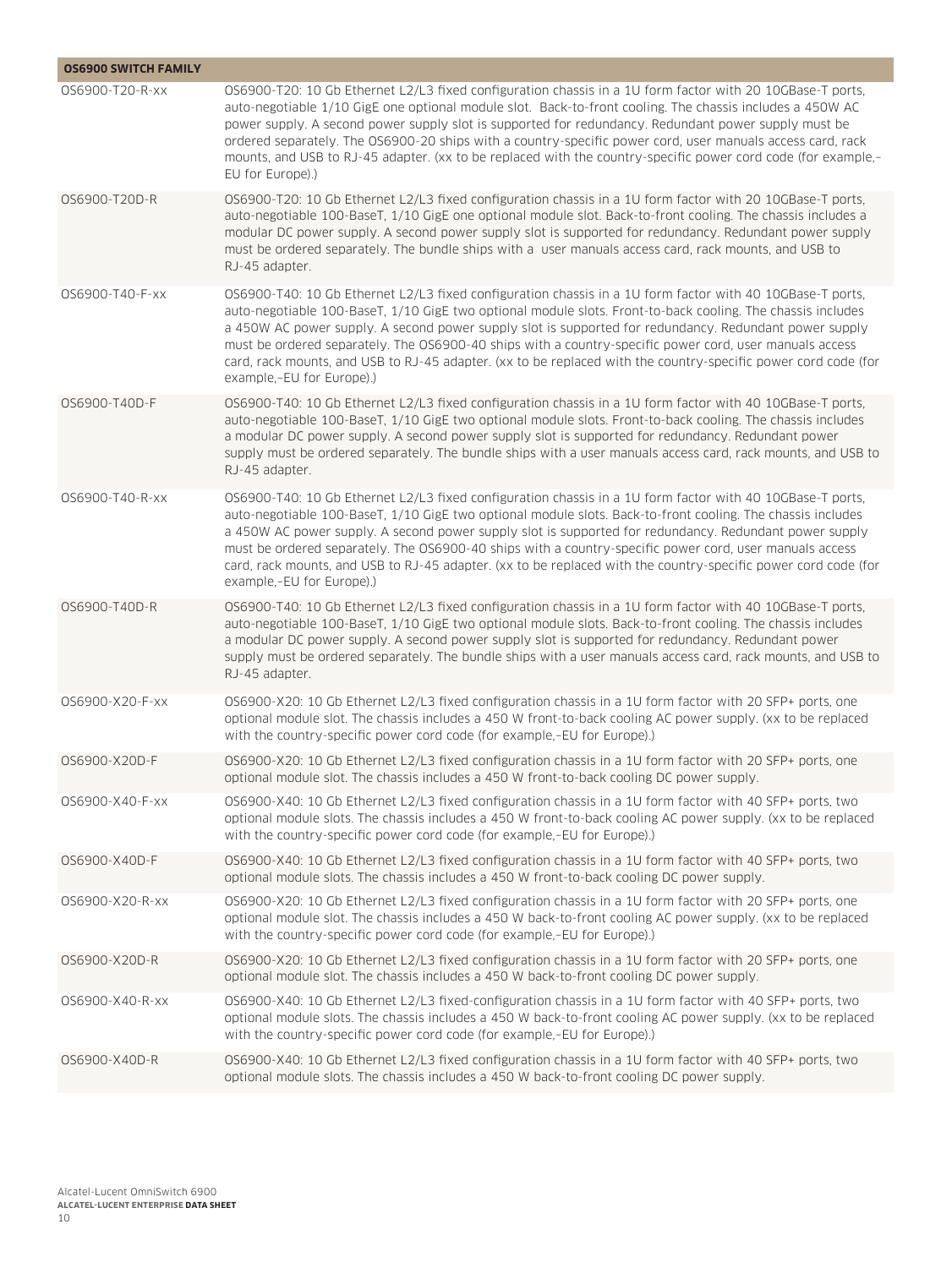| <b>PLUG-IN MODULES</b>       |                                                                                                                                                                                                                                                                     |
|------------------------------|---------------------------------------------------------------------------------------------------------------------------------------------------------------------------------------------------------------------------------------------------------------------|
| OS-XNI-U12E                  | 10 Gb Ethernet or 2/4/8 Gigabit Fibre Channel (FC) optional module for the OS6900 series of switches with<br>12 SFP+ ports that support 1Gig and 10 Gig Ethernet speeds or 2Gig/4Gig/8Gig FC speeds. Requires OS6900-<br>SW-DC license to use the ports in FC mode. |
| OS-XNI-U12                   | 10 Gb Ethernet Optional Module for the OS6900 series of switches. Supports 12 SFP+ ports.                                                                                                                                                                           |
| OS-XNI-U4                    | 10 Gb Ethernet Optional Module for the OS6900 series of switches. Supports 4 SFP+ ports.                                                                                                                                                                            |
| OS-HNI-U6                    | Optional Module for the OS6900 series of switches. Supports 2 QSFP+ ports and 4 SFP+ ports.                                                                                                                                                                         |
| OS-QNI-U3                    | 40 Gigabit Ethernet Optional Module for the OS6900 series of switches. Supports 3 QSFP+ ports.                                                                                                                                                                      |
| OS-XNI-T8                    | 10 Gb Ethernet Optional Module for the OS6900 series of switches with 8 10GBase-T ports that support 100-<br>BaseT, 1 G and 10 G speeds.                                                                                                                            |
| <b>BACKUP POWER SUPPLIES</b> |                                                                                                                                                                                                                                                                     |
| 0S6900-BP-F-xx               | Modular 450W AC backup power supply. Front-to-back cooling. Provides backup system power to one 6900<br>switch; (xx to be replaced with the country-specific power cord code (for example,-EU for Europe).)                                                         |
| 0S6900-BPD-F                 | Modular 450W DC backup power supply. Front-to-back cooling. Provides backup system power to one<br>6900 switch.                                                                                                                                                     |
| 0S6900-BP-R-xx               | Modular 450W AC backup power supply. Back-to-front cooling. Provides backup system power to one 6900<br>switch; (xx to be replaced with the country-specific power cord code (for example,-EU for Europe).)                                                         |
| 0S6900-BPD-R                 | Modular 450W DC backup power supply. Back-to-front cooling. Provides backup system power to one<br>6900 switch.                                                                                                                                                     |
| 0S6900-FT-F                  | OS6900 replacement fan tray; front-to-back cooling.                                                                                                                                                                                                                 |
| 0S6900Q-FT-F                 | Replacement fan tray for OS6900-Q32 and OS6900-X72; front-to-back cooling.                                                                                                                                                                                          |
| 0S6900-FT-R                  | OS6900 replacement fan tray; front-to-back cooling.                                                                                                                                                                                                                 |
| 0S6900Q-FT-R                 | OS6900Q replacement fan tray for OS6900-Q32 and OS6900-X72; front-to-back cooling.                                                                                                                                                                                  |
| <b>SOFTWARE</b>              |                                                                                                                                                                                                                                                                     |
| 0S6900-SW-AR                 | Advanced routing software license. Includes support for Policy Based Routing, VRF, BGP, OSPFv2, VRRPv2, PIM-SM/<br>DM, DVMRP, IPv6 Routing, OSPFv3, RIPng, VRRPv3, SPB, Virtual Chassis (VC), and if supported VXLAN VTEP.                                          |
| 0S6900-SW-DC                 | Data Center Software for support of DCBX, FCoE and EVB on OS6900. One license required per chassis.                                                                                                                                                                 |
| <b>GIGE TRANSCEIVERS</b>     |                                                                                                                                                                                                                                                                     |
| SFP-GIG-T                    | 1000Base-T Gb Ethernet Transceiver (SFP Multiple Source Agreement, MSA). SFP works at 1000 Mb/s speed and<br>full-duplex mode.                                                                                                                                      |
| SFP-GIG-SX                   | 1000Base-SX Gb Ethernet optical transceiver (SFP MSA).                                                                                                                                                                                                              |
| SFP-GIG-LX                   | 1000Base-LX Gb Ethernet optical transceiver (SFP MSA).                                                                                                                                                                                                              |
| SFP-GIG-LH40                 | 1000Base-LH Gb Ethernet optical transceiver (SFP MSA). Typical reach of 40 km on 9/125 µm SMF.                                                                                                                                                                      |
| SFP-GIG-LH70                 | 1000Base-LH Gb Ethernet optical transceiver (SFP MSA). Typical reach of 70 km on 9/125 µm SMF.                                                                                                                                                                      |
| <b>10 GIGE TRANSCEIVERS</b>  |                                                                                                                                                                                                                                                                     |
| SFP-10G-SR                   | 10 Gb optical transceiver (SFP+). Supports multimode fiber over 850 nm wavelength (nominal) with an LC<br>connector. Typical reach of 300 m.                                                                                                                        |
| SFP-10G-LR                   | 10 Gb optical transceiver (SFP+). Supports monomode fiber over 1310 nm wavelength (nominal) with an LC<br>connector. Typical reach of 10 km.                                                                                                                        |
| SFP-10G-ER                   | 10 Gb optical transceiver (SFP+). Supports monomode fiber over 1550 nm wavelength (nominal) with an LC<br>connector. Typical reach of 40 km.                                                                                                                        |
| SFP-10G-LRM                  | 10 Gb optical transceiver (SFP+). Supports multimode fiber over 1310 nm wavelength (nominal) with an LC<br>connector. Typical reach of 220 m on FDDI-grade (62.5 µm).                                                                                               |
| SFP-10G-GIG-SR               | Dual-speed SFP+ optical transceiver. Supports multimode fiber over 850 nm wavelength (nominal) with an LC<br>connector. Supports 1000Base-SX and 10GBase-SR.                                                                                                        |
| SFP-10G-24DWD80              | 10 Gb Dense Wavelength Division Multiplexing (DWDM) optical transceiver (SFP+ MSA), 1558.17 nm/Channel 24<br>(100GHz ITU Grid), 80 km, LC Connector.                                                                                                                |